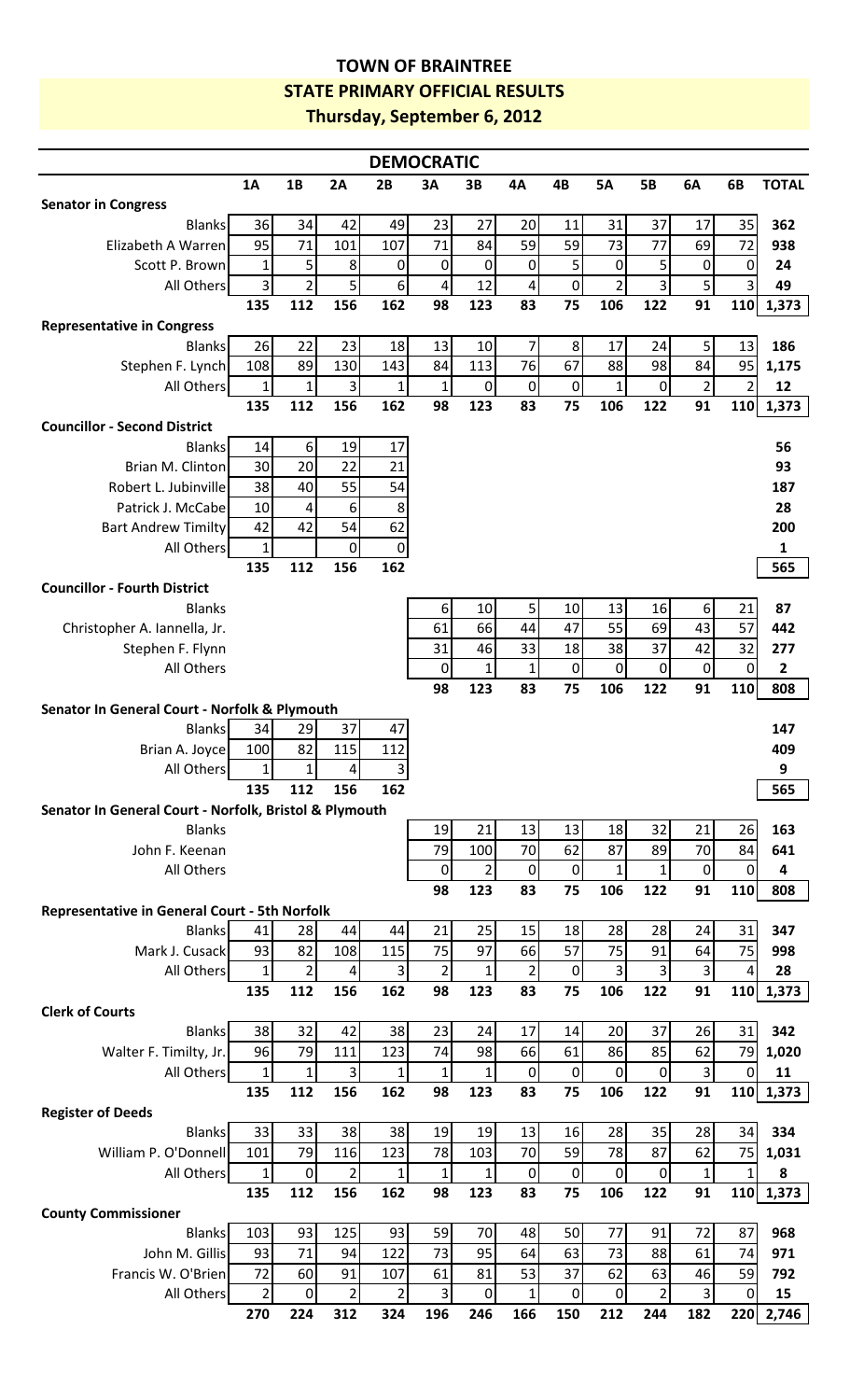## **TOWN OF BRAINTREE STATE PRIMARY OFFICIAL RESULTS Thursday, September 6, 2012**

| <b>REPUBLICAN</b>                                     |                  |                |                  |                |                  |                 |                 |              |                         |                  |                  |                         |              |
|-------------------------------------------------------|------------------|----------------|------------------|----------------|------------------|-----------------|-----------------|--------------|-------------------------|------------------|------------------|-------------------------|--------------|
|                                                       | <b>1A</b>        | 1B             | 2A               | 2B             | 3A               | 3B              | 4A              | 4B           | <b>5A</b>               | <b>5B</b>        | 6A               | 6B                      | <b>TOTAL</b> |
| <b>Senator in Congress</b>                            |                  |                |                  |                |                  |                 |                 |              |                         |                  |                  |                         |              |
| <b>Blanks</b>                                         | $9\,$            | 4              | 0                | $\overline{2}$ | $\boldsymbol{0}$ | 0               | 0               | $\pmb{0}$    | $\mathbf 0$             | 3                | $\overline{0}$   | 0                       | 18           |
| Scott P. Brown                                        | 61               | 61             | 41               | 61             | 32               | 29              | 44              | 26           | 58                      | 64               | 60               | 67                      | 604          |
| All Others                                            | $\boldsymbol{0}$ | $\mathbf 2$    | 0                | $\overline{2}$ | $\boldsymbol{0}$ | $\overline{0}$  | $\pmb{0}$       | $\mathbf 0$  | $\overline{2}$          | 0                | $\pmb{0}$        | $\mathbf 0$             | 6            |
|                                                       | 70               | 67             | 41               | 65             | 32               | 29              | 44              | 26           | 60                      | 67               | 60               | 67                      | 628          |
| <b>Representative in Congress</b>                     |                  |                |                  |                |                  |                 |                 |              |                         |                  |                  |                         |              |
| <b>Blanks</b>                                         | 15               | 7              | $\overline{3}$   | 10             | 6 <sup>1</sup>   | $\overline{2}$  | 8 <sup>1</sup>  | 5            | 14                      | $10\,$           | $6 \overline{6}$ | 12                      | 98           |
| Joe Selvaggi                                          | 30               | 37             | 25               | 23             | 18               | 13              | 19              | 8            | 32                      | 27               | 20               | 35                      | 287          |
| Matias Temperley                                      | 24               | 23             | 13               | 32             | 8 <sup>°</sup>   | 14              | 17              | 13           | 14                      | 30               | 34               | 20                      | 242          |
| All Others                                            | $\mathbf 1$      | $\pmb{0}$      | $\boldsymbol{0}$ | $\pmb{0}$      | 0                | $\overline{0}$  | $\mathbf 0$     | 0            | $\boldsymbol{0}$        | 0                | $\pmb{0}$        | $\mathbf 0$             | 1            |
|                                                       | 70               | 67             | 41               | 65             | 32               | 29              | 44              | 26           | 60                      | 67               | 60               | 67                      | 628          |
| <b>Councillor - Second District</b>                   |                  |                |                  |                |                  |                 |                 |              |                         |                  |                  |                         |              |
| <b>Blanks</b>                                         | 34               | 25             | 18               | 22             |                  |                 |                 |              |                         |                  |                  |                         | 99           |
| Earl H. Sholley                                       | 36               | 41             | 23               | 43             |                  |                 |                 |              |                         |                  |                  |                         | 143          |
| All Others                                            | $\pmb{0}$        | 1              | $\boldsymbol{0}$ | $\pmb{0}$      |                  |                 |                 |              |                         |                  |                  |                         | 1            |
|                                                       | 70               | 67             | 41               | 65             |                  |                 |                 |              |                         |                  |                  |                         | 243          |
| <b>Councillor - Fourth District</b>                   |                  |                |                  |                |                  |                 |                 |              |                         |                  |                  |                         |              |
| <b>Blanks</b>                                         |                  |                |                  |                | 30               | 25              | 40              | 25           | 55                      | 58               | 53               | 61                      | 347          |
| All Others                                            |                  |                |                  |                | $\overline{2}$   | 4               | 4               | $\mathbf{1}$ | 5                       | 9                | $\overline{7}$   | 6 <sup>1</sup>          | 38           |
|                                                       |                  |                |                  |                | 32               | 29              | 44              | 26           | 60                      | 67               | 60               | 67                      | 385          |
| Senator In General Court - Norfolk & Plymouth         |                  |                |                  |                |                  |                 |                 |              |                         |                  |                  |                         |              |
| <b>Blanks</b>                                         | 58               | 57             | 39               | 52             |                  |                 |                 |              |                         |                  |                  |                         | 206          |
| All Others                                            | 12               | 10             | $\overline{2}$   | 13             |                  |                 |                 |              |                         |                  |                  |                         | 37           |
|                                                       | 70               | 67             | 41               | 65             |                  |                 |                 |              |                         |                  |                  |                         | 243          |
| Senator In General Court - Norfolk Bristol & Plymouth |                  |                |                  |                |                  |                 |                 |              |                         |                  |                  |                         |              |
| <b>Blanks</b>                                         |                  |                |                  |                | 32               | 26              | 41              | 25           | 55                      | 60               | 55               | 63                      | 357          |
| All Others                                            |                  |                |                  |                | 0                | 3               | 3               | $1\vert$     | 5 <sub>l</sub>          | 7                | $5 \mid$         | $\vert 4 \vert$         | 28           |
|                                                       |                  |                |                  |                | 32               | 29              | 44              | 26           | 60                      | 67               | 60               | 67                      | 385          |
| <b>Representative in General Court - 5th Norfolk</b>  |                  |                |                  |                |                  |                 |                 |              |                         |                  |                  |                         |              |
| <b>Blanks</b>                                         | 63               | 59             | 39               | 54             | 32               | 28              | 41              | 25           | 56                      | 61               | 55               | 64                      | 577          |
| All Others                                            | $\overline{7}$   | $\bf 8$        | $\overline{2}$   | 11             | $\overline{0}$   | $1\overline{ }$ | $\overline{3}$  | $\mathbf 1$  | 4                       | $\boldsymbol{6}$ | $5\phantom{.}$   | 3                       | 51           |
|                                                       | 70               | 67             | 41               | 65             | 32               | 29              | 44              | 26           | 60                      | 67               | 60               | 67                      | 628          |
| <b>Clerk of Courts</b>                                |                  |                |                  |                |                  |                 |                 |              |                         |                  |                  |                         |              |
| <b>Blanks</b>                                         | 65               | 63             | 39               | 53             | 32               | 27              | 40              | 25           | 57                      | 62               | 54               | 64                      | 581          |
| All Others                                            | 5 <sup>1</sup>   | $\overline{4}$ | $\overline{2}$   | 12             | $\overline{0}$   | $\overline{2}$  | $\vert 4 \vert$ | $\mathbf{1}$ | $\overline{\mathbf{3}}$ | 5                | $6 \overline{6}$ | $\overline{3}$          | 47           |
|                                                       | 70               | 67             | 41               | 65             | 32               | 29              | 44              | 26           | 60                      | 67               | 60               | 67                      | 628          |
| <b>Register of Deeds</b>                              |                  |                |                  |                |                  |                 |                 |              |                         |                  |                  |                         |              |
| <b>Blanks</b>                                         | 63               | 63             | 39               | 56             | 32               | 27              | 39              | 25           | 56                      | 62               | 55               | 64                      | 581          |
| All Others                                            | $\overline{7}$   | 4              | $\overline{2}$   | $9$            | $\boldsymbol{0}$ | 2               | 5 <sup>1</sup>  | $\mathbf 1$  | $\overline{4}$          | 5                | 5 <sup>1</sup>   | $\overline{\mathbf{3}}$ | 47           |
|                                                       | 70               | 67             | 41               | 65             | 32               | 29              | 44              | 26           | 60                      | 67               | 60               | 67                      | 628          |
| <b>County Commissioner</b>                            |                  |                |                  |                |                  |                 |                 |              |                         |                  |                  |                         |              |
| <b>Blanks</b>                                         | 131              | 126            | 80               | 121            | 64               | 55              | 82              | 51           | 116                     | 130              | 116              | 131                     | 1,203        |
| All Others                                            | $\overline{9}$   | 8              | $\overline{2}$   | 9              | $\boldsymbol{0}$ | $\overline{3}$  | $6 \mid$        | $\mathbf 1$  | 4                       | 4                | 4                | 3                       | 53           |
|                                                       | 140              | 134            | 82               | 130            | 64               | 58              | 88              | 52           | 120                     | 134              | 120              | 134                     | 1,256        |